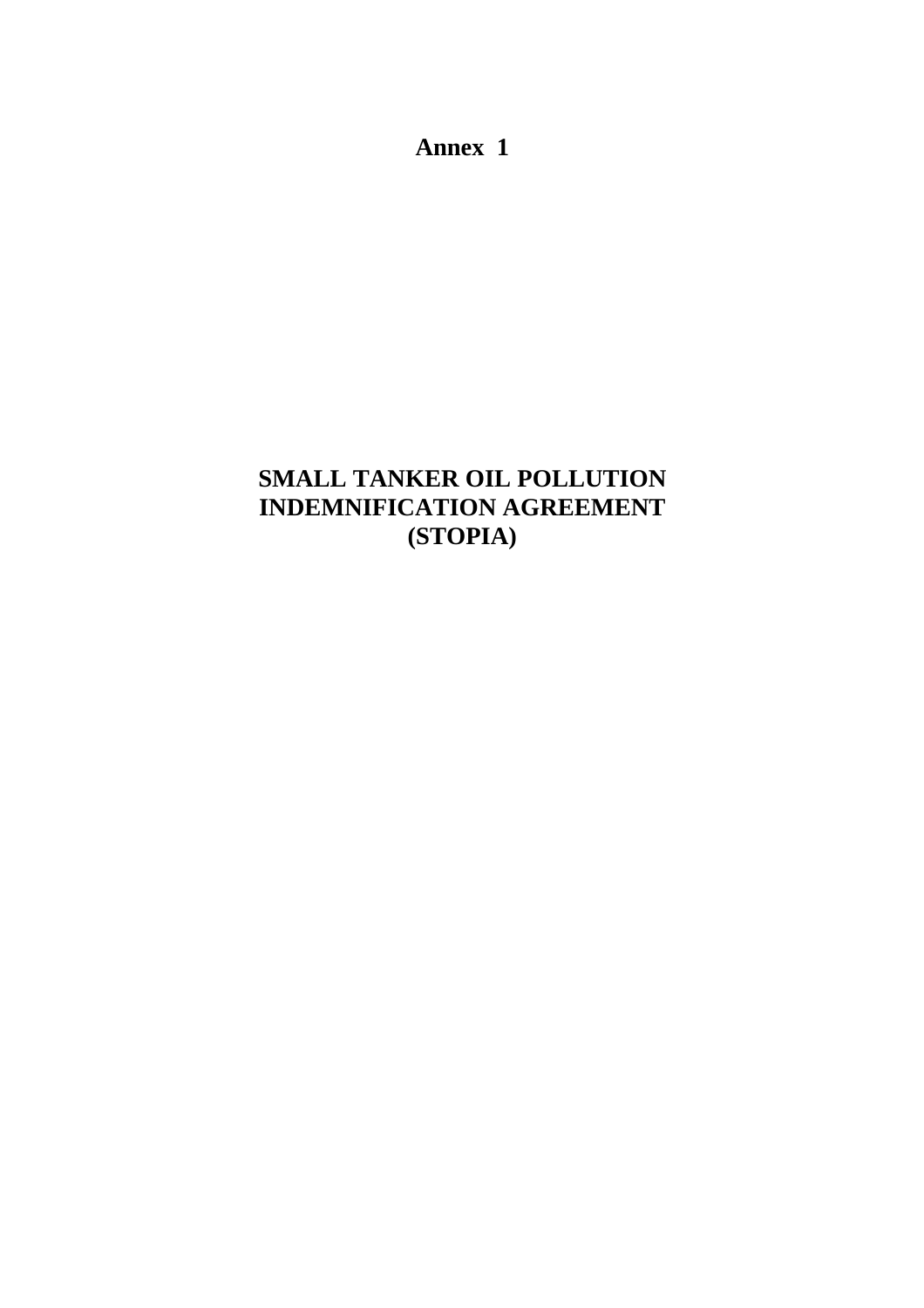#### **EXPLANATORY NOTE**

This Note explains the purpose behind the Small Tanker Oil Pollution Indemnification Agreement (STOPIA) and gives a short summary of its main features. It does not form part of the Agreement but is intended to serve as an informal guide for those interested in understanding how it is intended to operate.

The Agreement establishes the STOPIA Scheme, the object of which is to provide a mechanism for shipowners to pay an increased contribution to the funding of the international system of compensation for oil pollution from ships, as established by the 1992 Civil Liability Convention, the 1992 Fund Convention and the 2003 Supplementary Fund Protocol. The Scheme reflects the desire of shipowners to support efforts to ensure the continuing success of this international system. It is also intended to encourage widest possible ratification of the Protocol, and has been drawn up in recognition of the potential additional burden imposed by the Protocol on receivers of oil.

STOPIA is designed to compensate for this additional burden by adjusting the financial effect of the limitation of liability provisions in CLC 92 in respect of incidents causing pollution damage in States where the Supplementary Fund Protocol is in force. The Scheme reflects the fact that CLC 92 provides for the liability limit of the shipowner to be calculated by reference to the tonnage of the ship, subject to a minimum limit of SDR 4.51 million for ships of 5,000 gross tons or less. Given that the 1992 Fund pays compensation where claims exceed the CLC 92 limit, incidents involving small tankers may result in the 1992 Fund bearing a relatively high proportion of the compensation payable, and paying compensation in a larger number of incidents than would be the case if the minimum limit under CLC 92 were higher. Against this background the Scheme provides for shipowners to bear the cost of oil spills up to a minimum level of SDR 20 million. That amount is equivalent to the liability limit under CLC 92 for a ship of 29,548 gross tons. STOPIA therefore re-apportions the ultimate cost of oil spills involving ships up to that size.

The Scheme is established by a legally binding Agreement between the owners of ships in this category which are insured against oil pollution risks by P&I Clubs in the International Group. In all but a relatively small number of cases, ships of this description will automatically be entered in the Scheme as a condition of Club cover. Their owners will be parties to the Agreement and are referred to as "Participating Owners".

As the Scheme is contractual it does not affect the legal position under the 1992 Conventions, and the victims of oil spills continue to enjoy their existing rights against the 1992 Fund. For this reason the Scheme provides for the owner of the ship involved in an incident to pay Indemnification to the 1992 Fund, rather than to pay extra sums directly to claimants.

Although the 1992 Fund is not a party to STOPIA the Agreement is intended to confer legally enforceable rights on the 1992 Fund, and it expressly provides that the 1992 Fund may bring proceedings in its own name in respect of any claim under the Scheme. The Scheme is governed by English law, and English legislation enables legally enforceable rights to be conferred in this manner.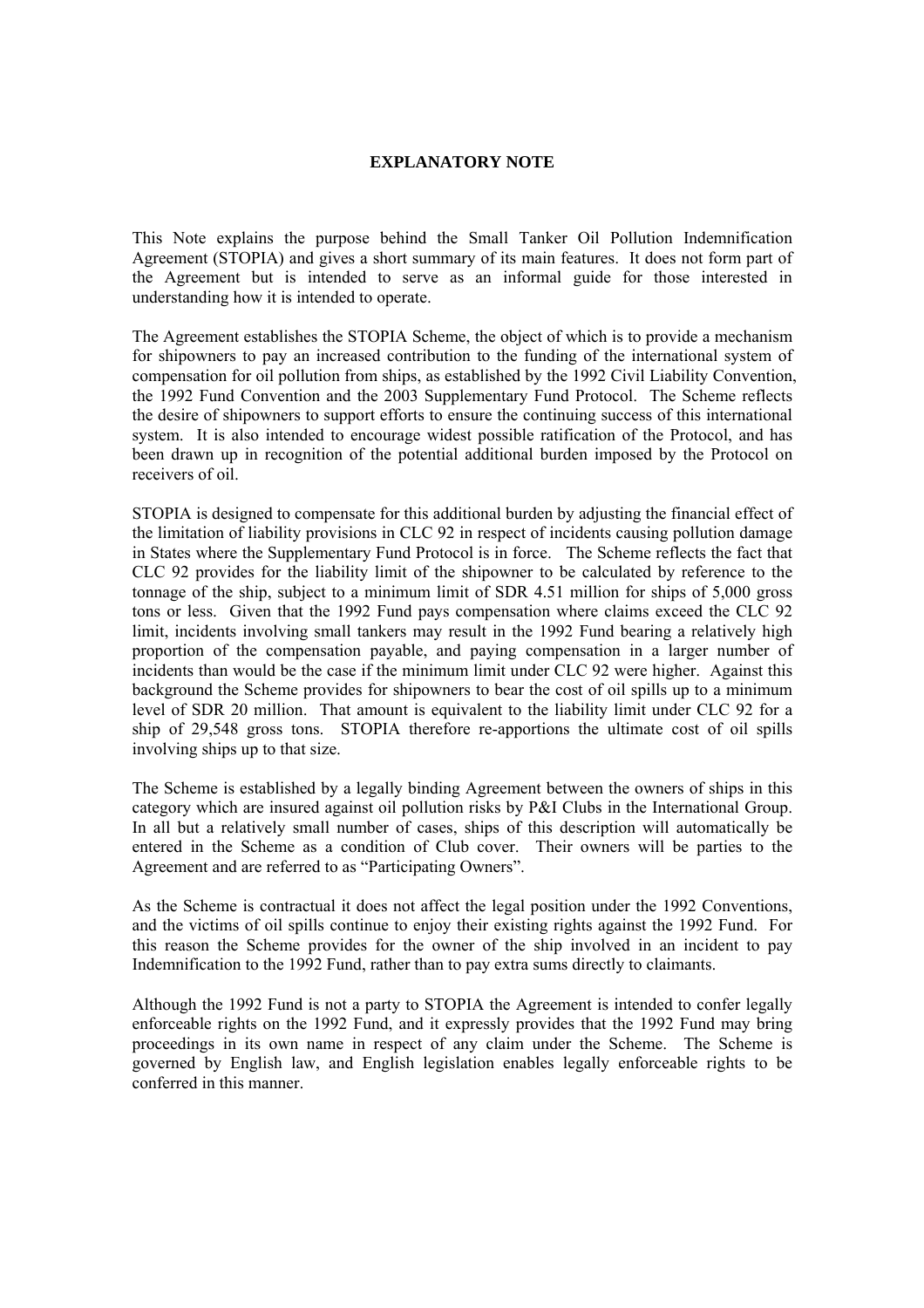Insurers are not parties to the Agreement, but all Clubs in the International Group have amended (or agreed to amend) their Rules to provide shipowners with cover against liability to pay Indemnification under STOPIA. The Clubs are also authorised under the Scheme to enter into ancillary arrangements enabling the 1992 Fund to enjoy a right of direct action against the relevant Club in respect of any claim under the Scheme. It is envisaged that these and other terms supporting the operation of the Scheme will be incorporated in a revised version of the current Memorandum of Understanding between the 1992 Fund and the International Group of P&I Clubs.

Whilst the above are the main features of the Scheme, its eleven clauses address numerous matters of detail. Clause I sets out various definitions, most of which are intended to dovetail with the terminology and provisions of the relevant international conventions. Clauses II and III contain general provisions relating to the Scheme and provide for it to apply to "Relevant Ships". Apart from a relatively small category of ships mentioned below, all tankers will be Relevant Ships if they are of 29,548 tons or less and are insured by an International Group Club. The Scheme provides that the owner of any such ship shall become a party to the Agreement when made a party by his Club in accordance with its Rules, and normally this will result in him automatically becoming a party as a condition of cover against oil pollution risks. The Agreement also provides for any Relevant Ship which he owns to be entered automatically in the Scheme.

An exception to these arrangements relates to ships which are insured by an International Group Club but are not reinsured through the Group's Pooling arrangements. A ship in this category is not automatically entered in the Scheme, but may nonetheless be deemed to be a Relevant Ship (and be entered in the Scheme) by written agreement between the owner and his Club. Certain Japanese coastal tankers are insured outside the International Group Pooling arrangements, but it appears that fewer than 200 of these exceed 200 gross tons. By contrast, some 6,000 tankers are expected to be entered in STOPIA.

Clause IV sets out the precise circumstances in which the Participating Owner of a Relevant Ship is liable to pay Indemnification to the 1992 Fund, and it includes detailed provisions affecting the calculation of the precise amount payable.

Clause V deals with recourse against third parties, and provides for Indemnification of the 1992 Fund to be postponed until a final conclusion has been reached in any recourse action it decides to bring against other potentially responsible parties. Credit is to be given for any sums recovered, but the 1992 Fund retains an absolute discretion as to the commencement, conduct and any settlement of such proceedings. In the event of Indemnification being paid before recourse proceedings have been completed, provision is made for it to be treated as an interestfree loan until the proceedings are over. (This is to avoid the recourse claim being prejudiced as a result of the defendant being able to argue that Indemnification has reduced the loss for which the 1992 Fund may claim recovery).

Clause VI contains time bar provisions designed to dovetail with the 1992 Conventions (and to allow the 1992 Fund a further 12 months in which to claim Indemnification after the time limit for claims against it under the 1992 Fund Convention).

Clause VII deals with amendment of the Scheme and enables changes to be made by the International Group acting as agent for all Participating Owners. No amendment is to have retrospective effect, and the Clubs have agreed that new arrangements in a revised Memorandum of Understanding should provide for consultation with the 1992 Fund in good time prior to any decision to amend the Scheme.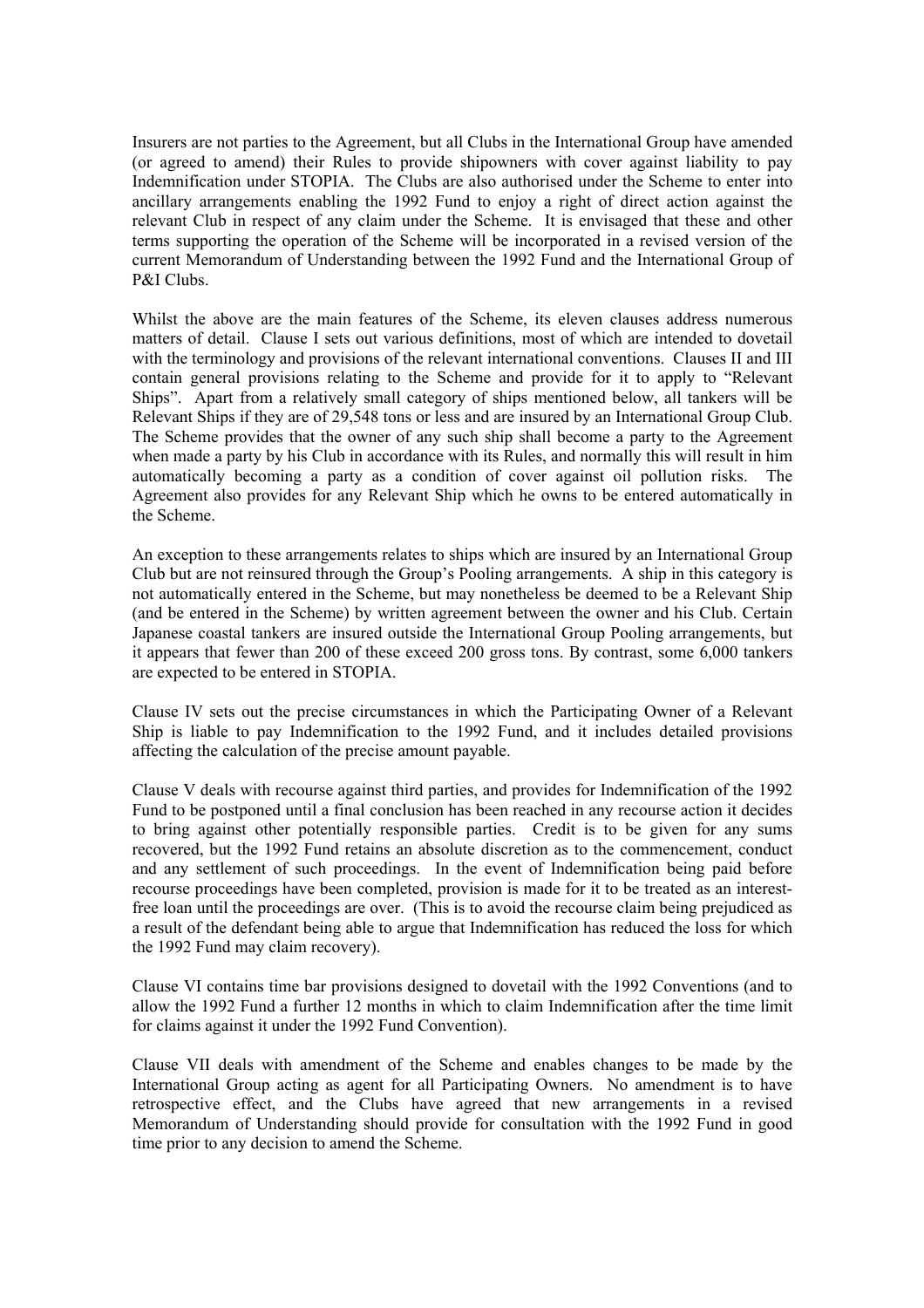Clause VIII provides for the Scheme to enter into effect simultaneously with the entry into force of the Supplementary Fund Protocol. Provision is also made for termination of the Agreement in certain circumstances, notably in the event of developments which materially and significantly change the system of compensation established by the current international regime. Again, the Clubs have agreed to consult with the 1992 Fund prior to any decision to terminate **STOPIA** 

Under Clause IX a Participating Owner may withdraw from the Scheme, and the terms on which he may do so are set out. However it is anticipated that the owner of a Relevant Ship will not normally be able to withdraw from STOPIA without prejudicing his Club cover in respect of oil pollution risks.

Clause X sets out the legal rights under the Scheme of the 1992 Fund, and the authority of the International Group to agree ancillary arrangements with the 1992 Fund in respect of direct actions. The Clubs have agreed to bear direct liability on a similar basis to that prescribed by CLC 92.

Finally the Agreement provides by Clause XI that it is to be governed by English law and that the English High Court of Justice shall have exclusive jurisdiction in relation to any disputes thereunder.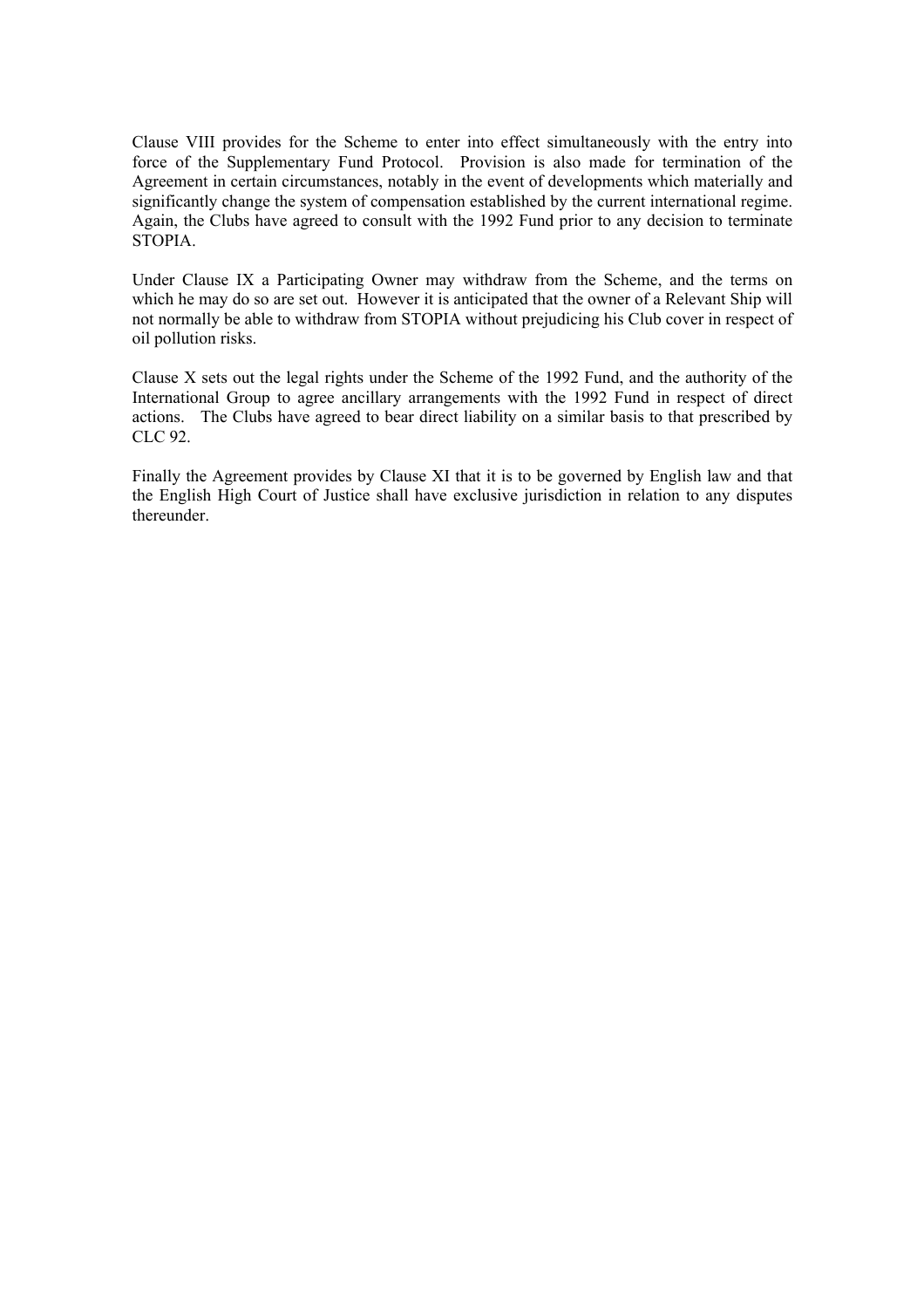# **SMALL TANKER OIL POLLUTION INDEMNIFICATION AGREEMENT (STOPIA)**

#### **INTRODUCTION**

The Parties to this Agreement are the Participating Owners as defined herein.

The Participating Owners recognize the success of the international system of compensation for oil pollution from ships established by the 1992 Civil Liability and Fund Conventions, and they are aware that it may need to be revised or supplemented from time to time in order to ensure that it continues to meet the needs of society.

A Protocol has been drawn up and adopted to supplement the 1992 Fund Convention by providing for additional compensation to be available from a Supplementary Fund in States which opt to accede to the Protocol. The Parties wish to encourage the widest possible ratification of the Protocol, with a view to facilitating the continuance of the existing compensation system in its current form (but as supplemented by the Protocol).

In consideration of the potential additional burden imposed by the Protocol on receivers of oil, the Participating Owners have agreed to establish the scheme set out herein, whereby the Participating Owners of tankers below a specified tonnage will indemnify the International Oil Pollution Compensation Fund 1992 ("the 1992 Fund") for a portion of its liability to pay compensation under the 1992 Fund Convention for pollution damage caused by such tankers in States in respect of which the Protocol establishing the Supplementary Fund is in force.

This Agreement is intended to create legal relations and in consideration of their mutual promises Participating Owners of each Entered Ship have agreed with one another and do agree as follows ─

#### **I. DEFINITIONS**

(A) The following terms shall have the same meaning as in Article I of the Liability Convention:

"Incident", "Oil", "Owner", "Person", "Pollution Damage", "Preventive Measures", "Ship".

- (B) "1992 Fund" means the International Oil Pollution Compensation Fund 1992 as established by the 1992 Fund Convention.
- (C) "1992 Fund Convention" means the International Convention on the Establishment of an International Fund for Compensation for Oil Pollution Damage, 1992, as amended and/or supplemented from time to time, and any domestic legislation giving effect thereto.
- (D) "Club" means a Protection and Indemnity (P&I) Association in the International Group; "the Owner's Club" means the Club by which a Relevant Ship owned by him is insured, or to which he is applying for Insurance; "his Club", "Club Party" and similar expressions shall be construed accordingly.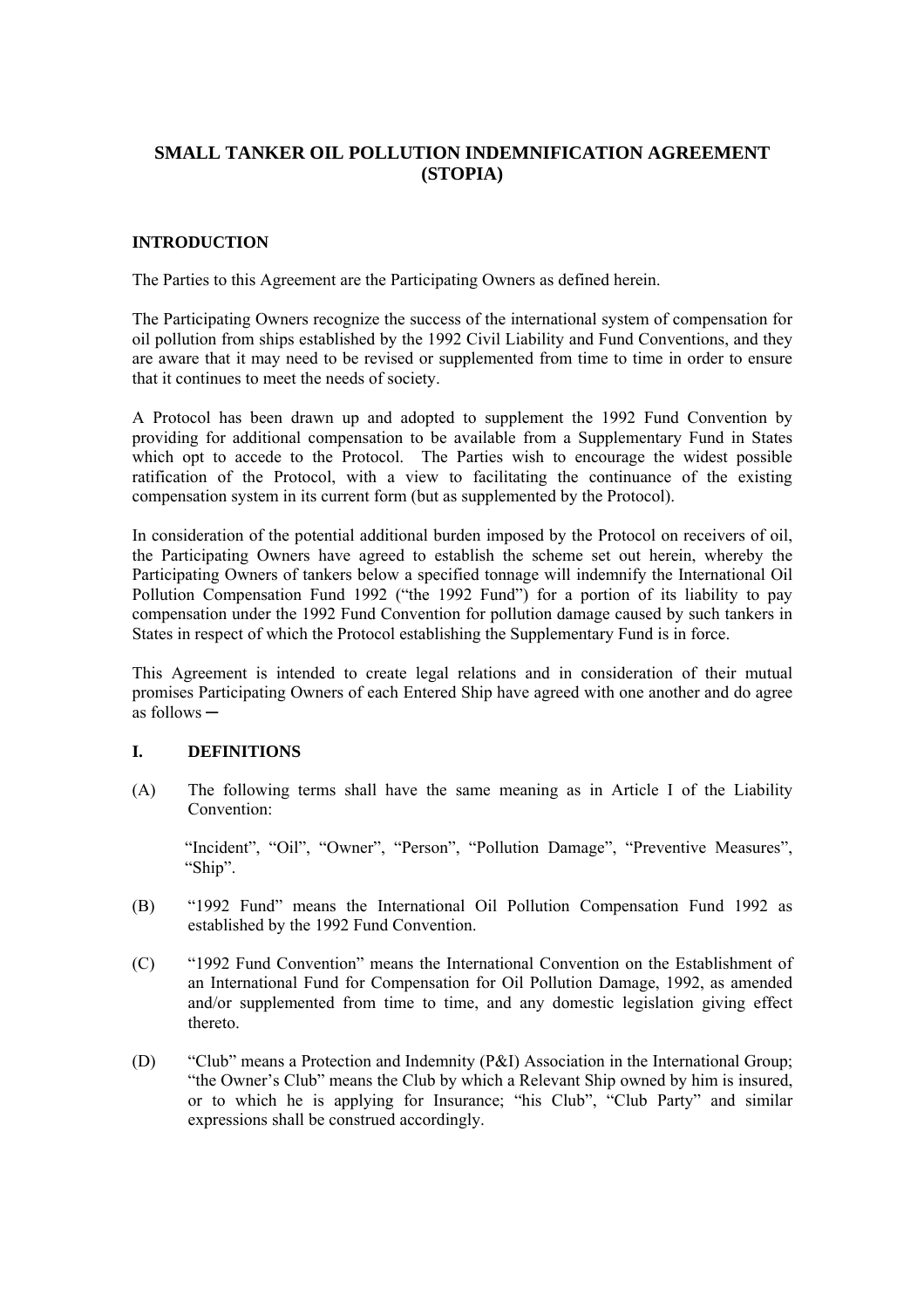- (E) "Entered Ship" means a Ship to which the Scheme applies, and "Entry" shall be construed accordingly.
- (F) "Indemnification" means the indemnity payable under Clause IV of this Agreement.
- (G) "Insurance", "insured" and related expressions refer to protection and indemnity cover against oil pollution risks.
- (H) "International Group" means the International Group of P&I Clubs.
- (I) "Liability Convention" means the International Convention on Civil Liability for Oil Pollution Damage, 1992, as amended from time to time, and any domestic legislation giving effect thereto.
- (J) "Participating Owner" means the Owner of an Entered Ship who is a Party.
- (K) "Party" means a party to this Agreement.
- (L) "Protocol" means the Protocol of 2003 to Supplement the 1992 Fund Convention, and any domestic legislation giving effect thereto; and "Protocol State" means a State in respect of which the said Protocol is in force.
- (M) "Relevant Ship" has the meaning set out in Clause III(B).
- (N) "Scheme" means the Small Tanker Oil Pollution Indemnification Agreement (STOPIA) as established by this Agreement.
- (O) "Supplementary Fund" means the Fund established by the Protocol.
- (P) "Tons" means the gross tonnage calculated in accordance with the tonnage measurement regulations contained in Annex I of the International Convention on Tonnage Measurement of Ships, 1969; the word "tonnage" shall be construed accordingly.
- (Q) "Unit of account" shall have the same meaning as that set out in Article V, paragraph 9 of the Liability Convention.

# **II. GENERAL**

- (A) This Agreement shall be known as the Small Tanker Oil Pollution Indemnification Agreement (STOPIA).
- (B) The Owner of any Relevant Ship shall be eligible to become a Party and shall do so when made a Party by the Club insuring that Ship as the Rules of that Club may provide.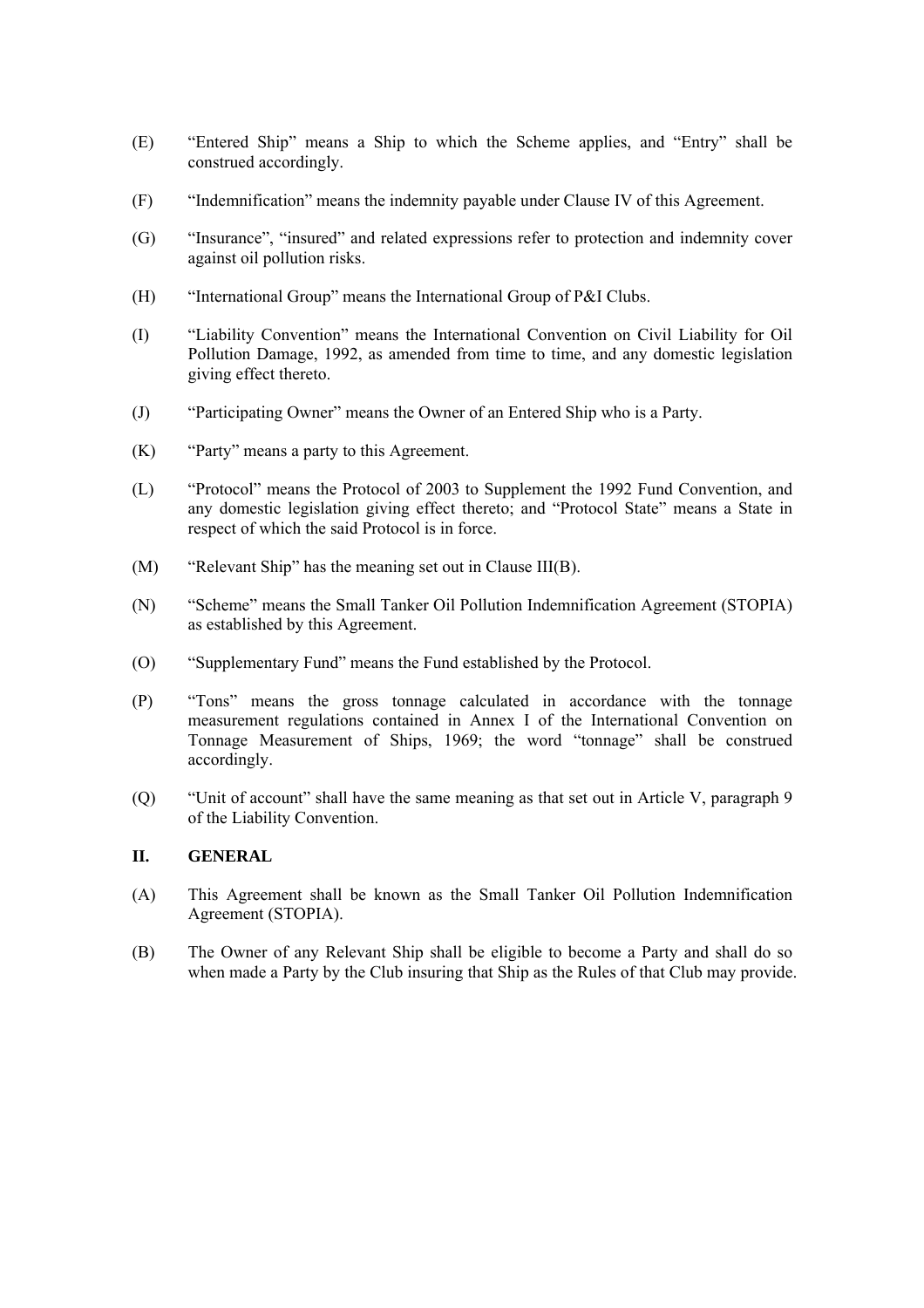#### **III. THE STOPIA SCHEME**

- (A) This Agreement is made to establish STOPIA for payment of Indemnification to the 1992 Fund on the terms set out herein.
- (B) A Ship shall be eligible for Entry in the scheme if:
	- (1) it is of not more than 29,548 Tons;
	- (2) it is insured by a Club; and
	- (3) it is reinsured through the Pooling arrangements of the International Group.

Such a ship is referred to herein as a "Relevant Ship".

- (C) Any Relevant Ship owned by a Participating Owner shall automatically be entered in the Scheme upon his becoming a Party to this Agreement in accordance with Clause II(B) above.
- (D) A Ship which is not a Relevant Ship by reason of the fact that it is reinsured independently of the said Pooling arrangements may nonetheless be deemed to be a Relevant Ship by written agreement between the Owner and his Club.
- (E) Once a Relevant Ship has been entered in the Scheme it shall remain so entered until
	- (1) it ceases to be a Relevant Ship (as a result of tonnage re-measurement and/or of ceasing to be insured and reinsured as stated in Paragraph (B) above); or
	- (2) it ceases to be owned by a Participating Owner; or
	- (3) the Participating Owner has withdrawn from this Agreement in accordance with Clause IX.

#### **IV. INDEMNIFICATION OF 1992 FUND**

- (A) Where as a result of an Incident an Entered Ship causes Pollution Damage in a Protocol State in respect of which liability is incurred both under the Liability Convention by the Participating Owner of that Ship and under the 1992 Fund Convention by the 1992 Fund, the said Owner shall indemnify the 1992 Fund up to an amount calculated in accordance with Paragraph (E) below.
- (B) Pollution Damage in a Protocol State means:
	- (1) Pollution Damage caused:
		- (i) in the territory, including the territorial sea, of a Protocol State; and/or
		- (ii) in the exclusive economic zone of a Protocol State, established in accordance with international law, or, if such a State has not established such a zone, in an area beyond and adjacent to the territorial sea of that State determined by that State in accordance with international law and extending not more than 200 nautical miles from the baselines from which the breadth of its territorial sea is measured; and/or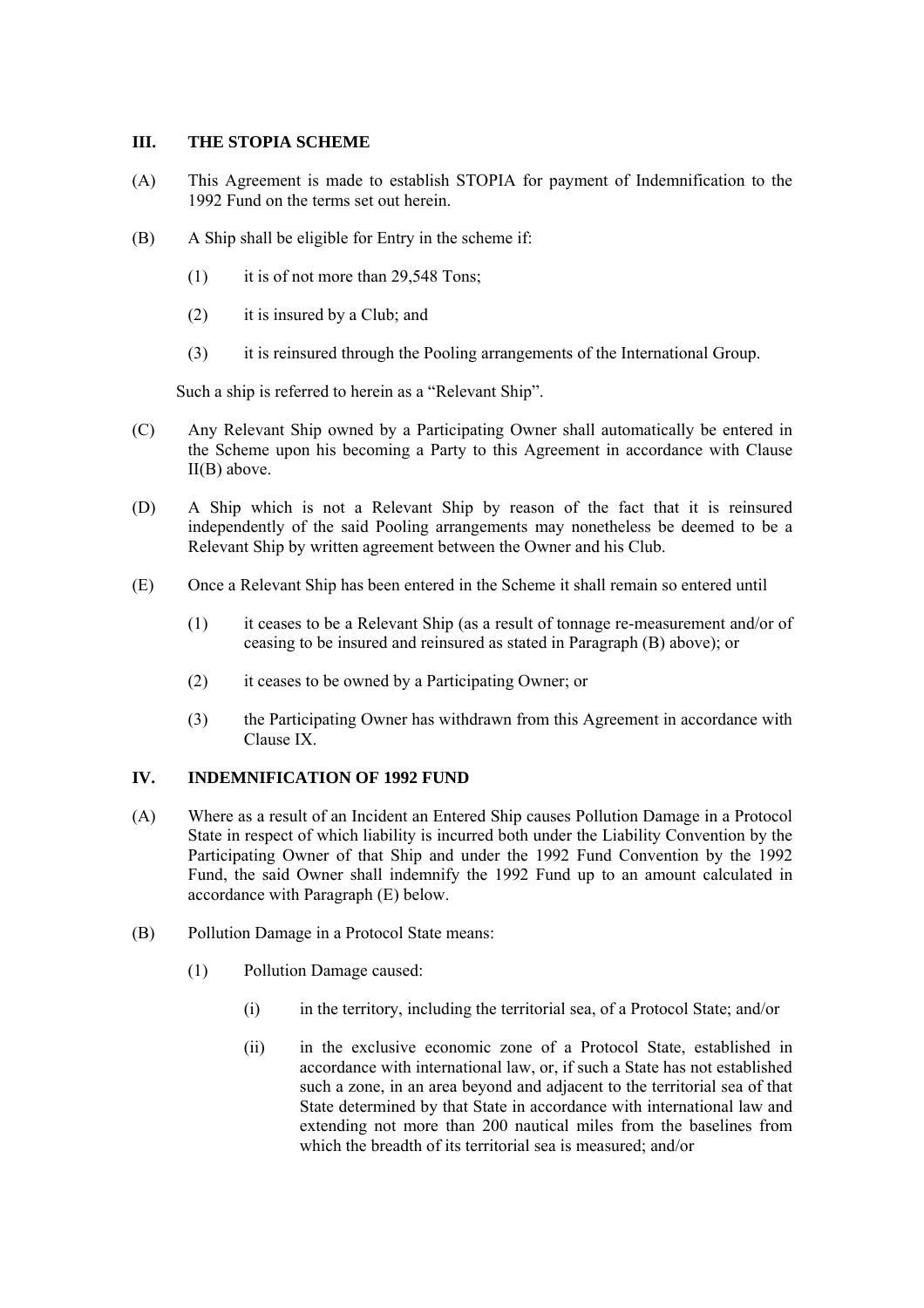- (2) the costs of Preventive Measures, wherever taken, to prevent or minimize such Pollution Damage.
- (C) Indemnification shall not be payable for:
	- (1) the costs of any Preventive Measures to the extent that the Participating Owner is exonerated from liability under Article III, paragraph 3 of the Liability Convention, and for which the 1992 Fund is liable by virtue of Article 4, paragraph 3 of the 1992 Fund Convention;
	- (2) any other Pollution Damage to the extent that liability is incurred by the 1992 Fund but not by the Participating Owner.
- (D) Indemnification due under this Agreement shall be payable irrespective of whether any payments are made from the Supplementary Fund in respect of the Incident.
- (E) The amount for which Indemnification is payable by the Participating Owner shall be the aggregate amount of compensation paid by the 1992 Fund for Pollution Damage in a Protocol State, provided always that –
	- $(1)$  for the purpose of this Clause IV(E) the aggregate amount of compensation paid by the 1992 Fund shall be the total amount of compensation paid by the 1992 Fund less any sums recovered by the 1992 Fund in recourse action pursuant to Clause V below (net of the costs of such recourse action);
	- (2) the Indemnification amount shall not exceed in respect of any one Incident an amount equivalent to 20 million units of account less –
		- (i) the amount of the Owner's liability under the Liability Convention as limited by Article V, paragraph 1 thereof; and
		- (ii) any amounts which he or his Club is entitled to recover from the 1992 Fund in respect of the Incident, whether in their own right, by subrogation, assignment or otherwise.
- (F) The deduction referred to in Paragraph (E)(2)(i) above shall be made irrespective of whether the Participating Owner is entitled to avail himself of limitation.
- (G) For the purposes of this Agreement the conversion of units of account into national currency shall be made in accordance with Article V, paragraph 9 of the Liability Convention.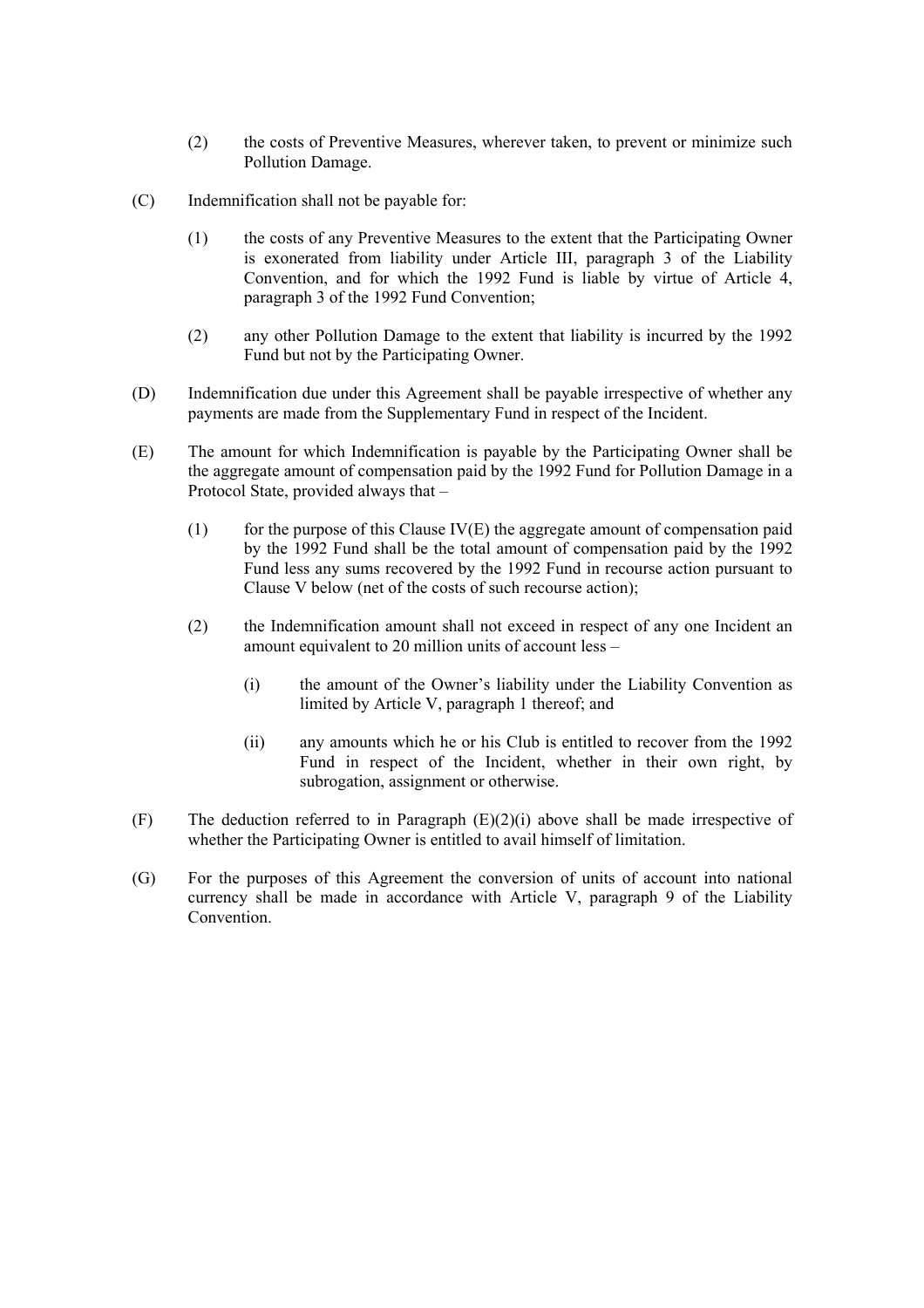#### **V. RECOURSE AGAINST THIRD PARTIES**

- (A) Any decisions as to whether the 1992 Fund is to take recourse action against any third parties, and as to the conduct of any such action, including any out-of-court settlement, are in the absolute discretion of the 1992 Fund.
- (B) Unless otherwise agreed, payment of Indemnification to the 1992 Fund shall be postponed until such time as the 1992 Fund gives notice to the Participating Owner that a final conclusion has been reached in relation to all and any recourse action taken or contemplated by the 1992 Fund against any third parties in respect of the Incident. For these purposes a final conclusion may include a decision by the 1992 Fund not to take such action, or to discontinue any such action already commenced.
- (C) Paragraph (B) above shall not prevent the 1992 Fund from commencing proceedings against the Participating Owner and the Club in order to protect its rights hereunder from becoming time-barred.

The Participating Owner and his Club agree to grant to the 1992 Fund any extension of time which the 1992 Fund may reasonably require in respect of the commencement or conduct of such proceedings in circumstances where recourse action is ongoing and/or no notice of final conclusion has been given in accordance with Paragraph (B) above.

- (D) Without prejudice to Paragraph (A) above, the 1992 Fund may consult with the Participating Owner and/or his Club in relation to any recourse action in which they are actual or potential claimants. Nothing in this Agreement shall prevent the 1992 Fund, the Owner and the Club from agreeing on any arrangements relating to such action as may be considered appropriate in the particular case, including any terms as to the apportionment of the costs of funding such action, or as to the allocation of any recoveries made.
- (E) If the 1992 Fund decides not to take recourse action against any third party or, after such action has been taken, decides not to pursue the action, Indemnification is payable on condition that the 1992 Fund will execute such reasonable documentation as may be required to transfer to the Participating Owner and/or his Club, by subrogation, assignment or otherwise, any rights of recourse which it may have against third parties, to the extent of any interest which they may have in recoveries from such parties by virtue of Indemnification paid under this Agreement.
- (F) In the event of the Participating Owner agreeing to pay Indemnification before the 1992 Fund has given notice as mentioned in Paragraph (B) above, such payment shall (unless otherwise agreed) be subject to the condition that it is to be treated as an interest-free loan repayable on demand until such notice is given, whereupon it shall cease to be repayable.
- (G) Indemnification is also paid on the condition that if, after it has been paid, the 1992 Fund for any reason recovers any sums from any third party, the 1992 Fund will account to the Participating Owner for such recoveries (net of any costs incurred by the 1992 Fund in making them), so as to reimburse the Participating Owner any Indemnification paid by him in excess of the amount which would have been payable in accordance with Clause IV(E) above.
- (H) Save where the 1992 Fund has been notified to the contrary, the Club insuring the Participating Owner shall be deemed to be authorised to act on his behalf in receiving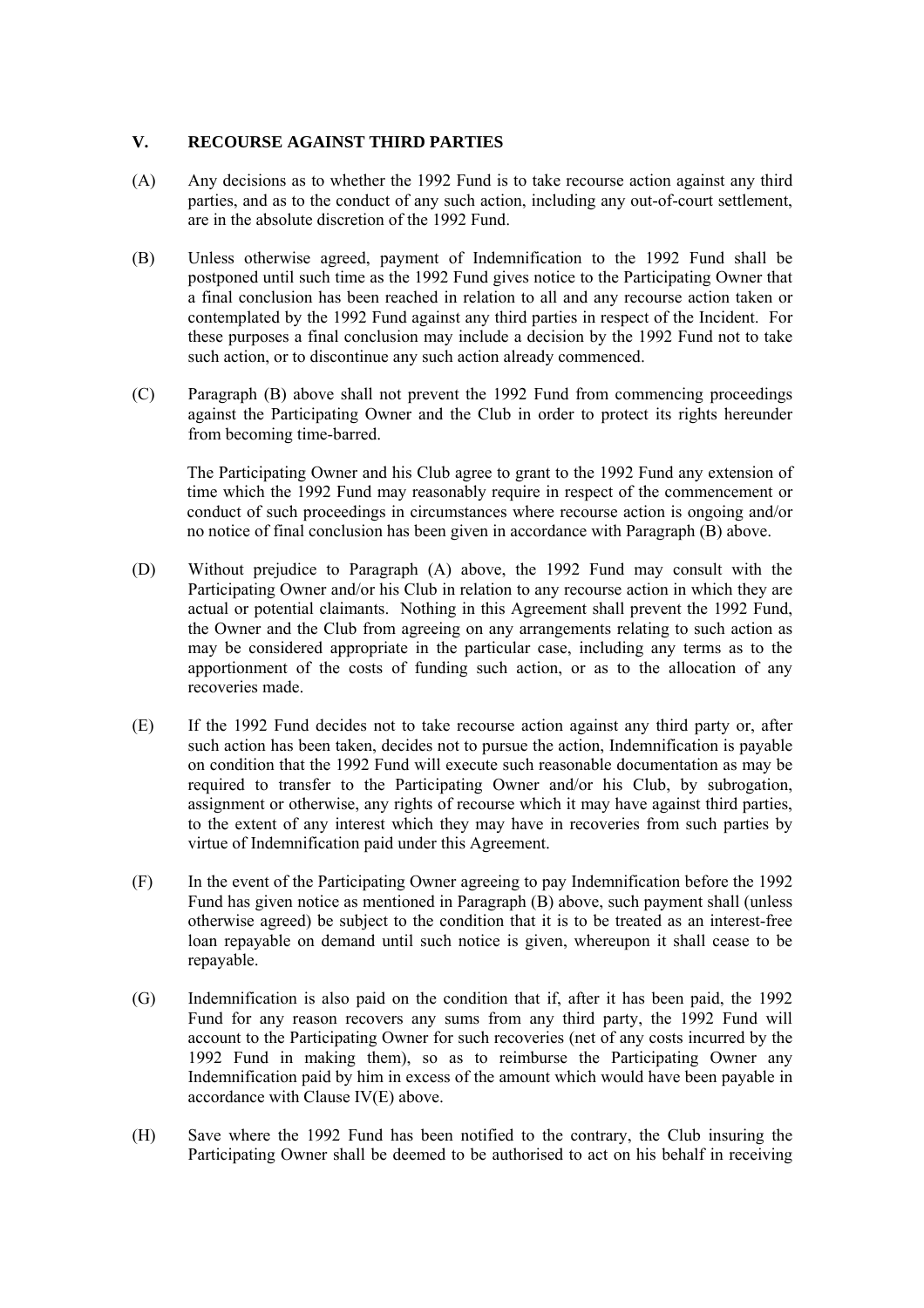notice from the 1992 Fund under Paragraph (B) above; in granting any time extension or extensions under Paragraph (C) above; in receiving any reimbursement pursuant to Paragraph (G) above; and in agreeing all and any other matters relating to the operation of this Clause V.

### **VI. PROCEDURE AND MISCELLANEOUS**

Any rights of the 1992 Fund to Indemnification under this Agreement shall be extinguished unless an action is brought hereunder within four years from the date when the Pollution Damage occurred. However, in no case shall an action be brought after seven years from the date of the Incident which caused the damage. Where this Incident consists of a series of occurrences, the seven years' period shall run from the date of the first such occurrence.

#### **VII. AMENDMENT**

(A) This Agreement may be amended at any time by the International Group acting as agent for all Participating Owners.

Any such amendment to this Agreement will take effect three months from the date on which written notice is given by the International Group to the 1992 Fund.

- (B) Each Participating Owner agrees that the International Group shall be authorized to agree on his behalf to an amendment of this Agreement if  $-$ 
	- (1) it is so authorized by his Club, and
	- (2) his Club has approved of the amendment by the same procedure as that required for alteration of its Rules.
- (C) Any amendment to the Agreement shall not affect rights and obligations in respect of any incident which occurred prior to the date when such amendment enters into force.

# **VIII. DURATION**

- (A) This Agreement shall enter into effect simultaneously with the entry-into-force of the Protocol.
- (B) Subject to the following provisions of this Clause VIII, this Agreement may be terminated at any time by the International Group acting on behalf of all Participating **Owners**
- (C) Each Participating Owner agrees that the International Group shall be authorized to terminate this Agreement on his behalf if  $-$ 
	- (1) the Clubs cease to provide Insurance against the liability of Participating Owners to pay Indemnification under this Agreement; or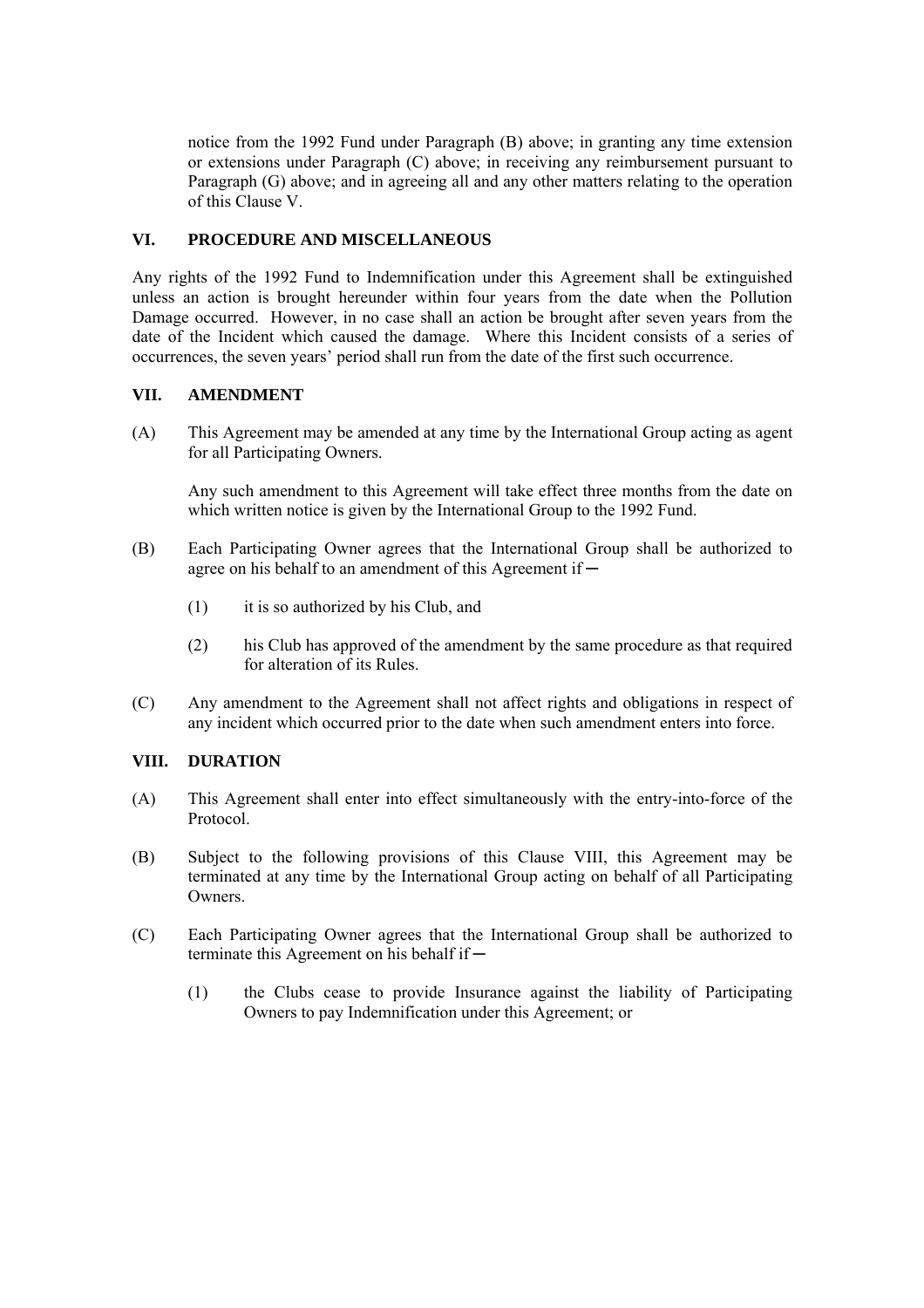- (2) any international instrument is adopted or agreement is reached, or any relevant domestic or regional law is made or adopted (including any binding judicial decision or precedent), which does or will materially and significantly change the system of compensation established by the Liability Convention, the 1992 Fund Convention and the Protocol, and/or the operation of that system in any one or more Protocol States (hereinafter referred to as a "material change"); or
- (3) termination is authorized by his Club, and his Club has approved of the termination by the same procedure as that required for alteration of its Rules.
- (D) Termination shall not take effect until three months after the date on which the 1992 Fund is notified thereof in writing by the International Group. In the event of termination on the grounds stated in Paragraph  $(C)(2)$  above, such notice may specify that termination is take effect -
	- (1) at such later date, if any, on which the material change takes effect; and/or
	- (2) either entirely, or in relation only to Pollution Damage in any State or States specified in the notice as being affected by such change.
- (E) The termination of this Agreement shall not affect rights or obligations in respect of any Incident which occurs prior to the date of termination.

# **IX. WITHDRAWAL**

- (A) A Participating Owner may withdraw from this Agreement
	- (1) on giving not less than 3 months' written notice of withdrawal to his Club; or
	- (2) by virtue of an amendment thereto, provided always
		- (i) that he exercised any right to vote against the said amendment when his Club sought the approval thereto of its members; and
		- (ii) that within 60 days of the amendment being approved by the membership of his Club he gives written notice of withdrawal to his Club; and
		- (iii) that such withdrawal shall take effect simultaneously with the entryinto-effect of the amendment, or on the date on which his notice is received by his Club, whichever is later.
- (B) If a Participating Owner ceases to be the owner of a Relevant Ship he shall be deemed, in respect of that ship only, to withdraw from this Agreement with immediate effect and shall give written notice to the 1992 Fund that he has ceased to be the owner of that Relevant Ship.
- (C) A Participating Owner withdrawing from this Agreement shall have no further liability hereunder as from the date when his withdrawal takes effect; provided always that no withdrawal shall affect rights or obligations in respect of any Incident which occurs prior to that date.